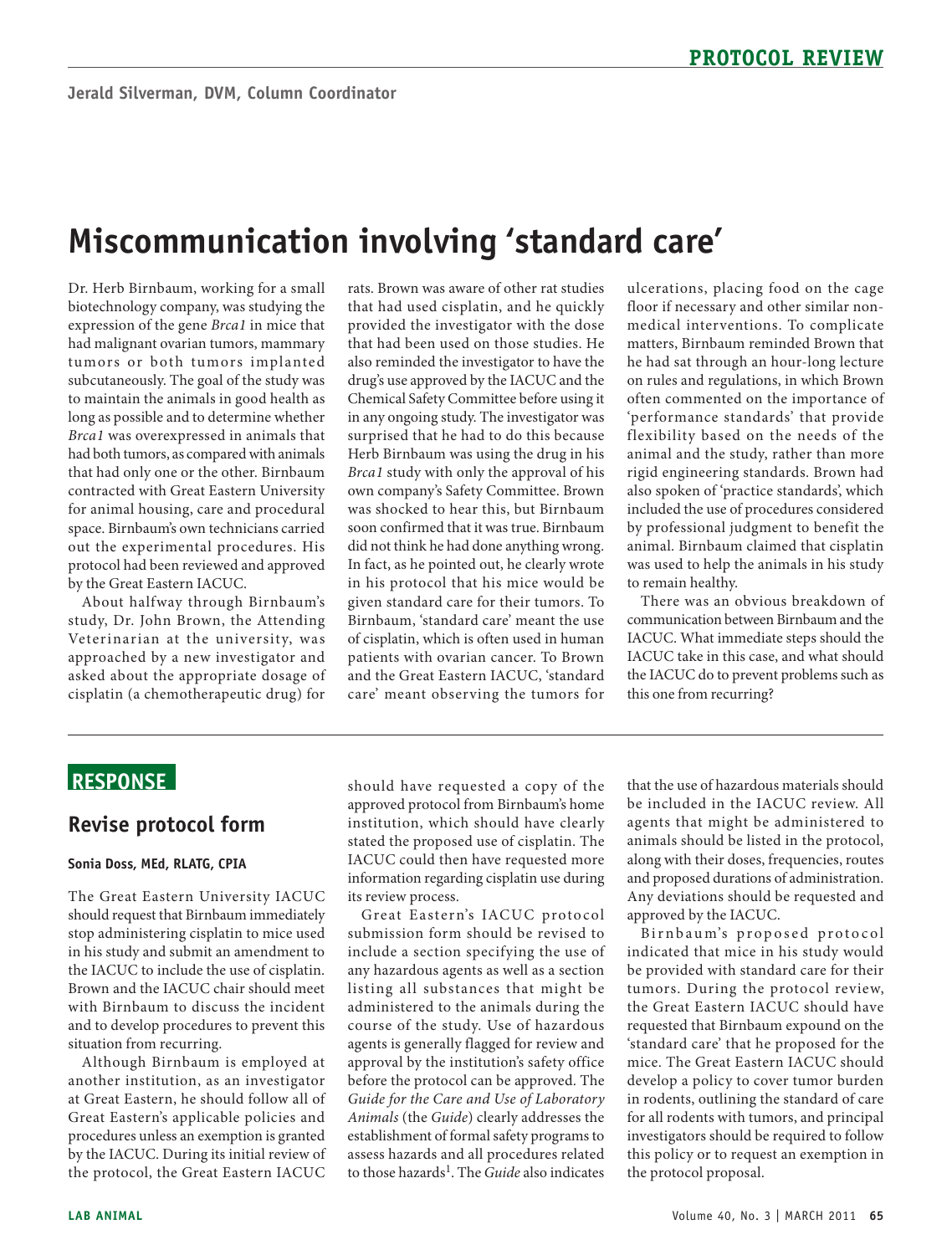'performance standards,' 'engineering standards' and 'practice standards' in his lecture to minimize miscommunication in the future. Perhaps he should use these should include a clear and concise outline of the proposed procedures involving the use of animals<sup>1</sup>. Brown should refine his use of the terms terms in regard to the animal facilities and the animal care program in general but stress that animal care and use protocols

 should consider developing a post- approval monitoring program to assist the IACUC in ensuring protocol compliance. the monitor would have observed the procedures carried out by Birnbaum's research technicians, likely including the administration of cisplatin. Thus, the noncompliance with the approved protocol would have been identified. Even if the monitor did not directly observe cisplatin administration, discussion between the Finally, the Great Eastern IACUC During post-approval monitoring, research technician and the monitor may have revealed its unapproved use.

 1. Institute for Laboratory Animal Research.  *Guide for the Care and Use of Laboratory Animals* 8th edn. (National Academies Press, Washington, DC, 2010).

 *Doss is Compliance Liaison at Duke University, Durham, NC.* 

## **ReSponSe**

## **Specify all medications**

#### **Harry Rozmiarek, DVM, phD, DACLAM & Denise C. Connolly, phD**

 The rationale behind the suggestion that *Brca1* might be overexpressed when animals have both ovarian and mammary tumors implanted is confusing, as the prevents the formation of these tumors. Consistent with the function of BRCA1 a much higher risk of developing breast and ovarian cancer. The suggestion that normal BRCA1 protein usually repairs double-stranded breaks in DNA and thus as a tumor suppressor, only women who carry a mutation in the gene *BRCA1* have implantation of ovarian or mammary tumors may result in overexpression of

*In response to the questions posed in this scenario, the Office of Laboratory Animal Welfare (OLAW) offers the following clarification and guidance:* 

 conditions, the use of the drug constitutes an unapproved significant change to This response assumes that the biotechnology company does not have an animal facility or IACUC and is relying solely on the university's IACUC. Under these the animal activity. It is a reportable incident to OLAW if the animal activities are supported by the Public Health Service (PHS) $1.2$ .

 Appropriate corrective actions include stopping the unapproved activity, placing and retraining of investigators on relevant policies, increased laboratory oversight, enhanced communication between the IACUC and the investigator and intensified training of the research staff by the principal investigator so that they understand the animals on a holding protocol and obtaining IACUC approval<sup>3</sup>. If this is a PHSfunded activity, the grant or contract cannot be charged for the unapproved activity. Other appropriate corrective actions commonly taken by IACUCs include counseling the content of the protocol<sup>3</sup>.

- 1. Public Health Service. *Policy on Humane Care and Use of Laboratory Animals* (US Department of Health and Human Services, Washington, DC, 1986; amended 2002).
- 2. Office of Laboratory Animal Welfare. Guidance on Prompt Reporting to OLAW Under the PHS Policy on Humane Care and Use of Laboratory Animals. Notice NOT OD-05-034. (National Institutes of Health, Washington, DC, 24 February 2005). <[http://grants.nih.gov/grants/guide/](http://grants.nih.gov/grants/guide/notice-files/NOT-OD-05-034.html) [notice-files/NOT-OD-05-034.html>](http://grants.nih.gov/grants/guide/notice-files/NOT-OD-05-034.html)
- 3. Wolff, A. Reporting noncompliant events to OLAW. OLAW Online Seminar, 5 March 2009. [<https://webmeeting.nih.gov/p31061868/](https://webmeeting.nih.gov/p31061868/)>

**patricia Brown, VMD, MS, DACLAM**  *Director OLAW, OER, OD, NIH, HHS* 

 *Brca1* raises some scientific questions, which may not be relevant to the IACUC, as it is charged with focusing its review on animal welfare. Our comments will thus also focus on animal welfare.

 a misunderstanding on the part of the be included in an animal care and use protocol. The information provided in the protocol about drugs and treatments used was clearly inadequate and should be request an addendum or a revised protocol from the investigator specifying that mice experiencing tumor-related illness will be treated with cisplatin, a chemotherapeutic agent commonly used for the treatment of ovarian cancer. In the addendum, Birnbaum should describe specific related to potential risk of handling cages We feel that the progression of events described in this scenario resulted from investigator, likely stemming from a lack of communication regarding what should corrected immediately. The IACUC should conditions under which chemotherapy would be used, as well as the dose and frequency of administration. Issues

 specific methods for disposal should also be discontinued until the addendum can be reviewed and approved, and its review minimally disrupted. This situation should be reported to the Institutional Official OLAW or the granting agency. We believe that Great Eastern should contact OLAW by telephone to assure that all appropriate measures are being taken and should follow and bedding of drug-treated mice and be included. Work on this protocol should should be expedited so that the work is only and documented in the record, but it may not be necessary to officially report it to any advice offered by OLAW.

 The protocol form used by Great treatments be included and described, along with dosing, frequency and route of administration as well as a description of any anticipated clinical signs or side Eastern University should be reviewed and amended if necessary. The form and accompanying instructions should clearly require that all drugs, medications and effects. Nursing care and special provisions and observations provided for animals